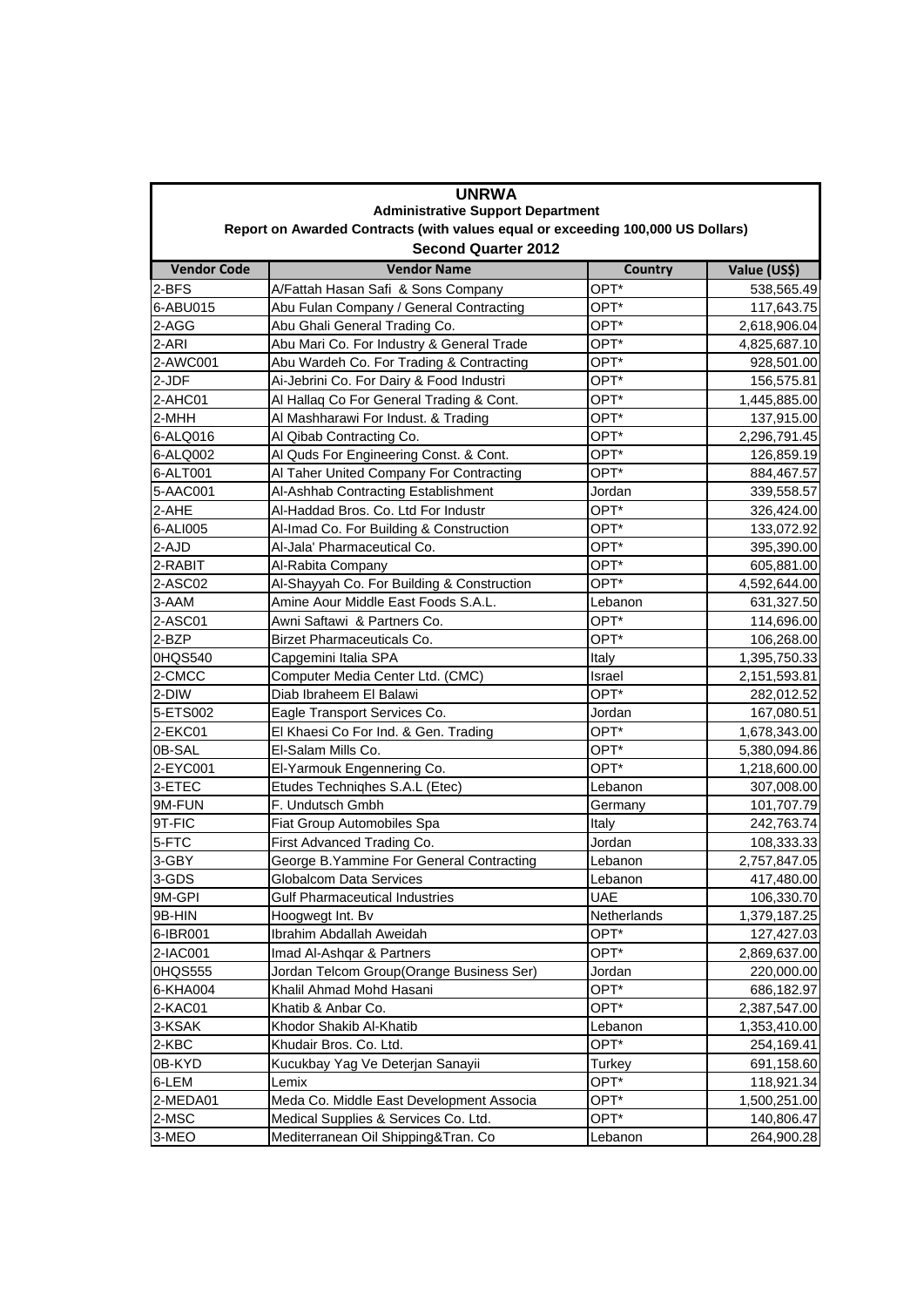| <b>UNRWA</b><br><b>Administrative Support Department</b><br>Report on Awarded Contracts (with values equal or exceeding 100,000 US Dollars)<br><b>Second Quarter 2012</b> |                                       |        |              |  |
|---------------------------------------------------------------------------------------------------------------------------------------------------------------------------|---------------------------------------|--------|--------------|--|
| 0B-MTT                                                                                                                                                                    | Memisoglu Tarim Tic.                  | Turkey | 911,514.00   |  |
| 5-MIE                                                                                                                                                                     | Ministry Of Education                 | Jordan | 3,279,128.25 |  |
| 2-NIC                                                                                                                                                                     | National Insurance Company            | OPT*   | 118,000.00   |  |
| 0B-NUT                                                                                                                                                                    | National United Trading Co.           | UAE    | 2,131,110.00 |  |
| 2-OMR                                                                                                                                                                     | Omar Mahmoud Romia And Brothers Co.   | OPT*   | 289,246.76   |  |
| 2-ORKIDA01                                                                                                                                                                | Orchida Company                       | OPT*   | 2,454,988.00 |  |
| 2-PAZ                                                                                                                                                                     | Paz Oil Co.                           | Israel | 855,139.56   |  |
| 2-PIEDCO                                                                                                                                                                  | <b>PIEDCO</b>                         | OPT*   | 537,931.00   |  |
| 2-QAR                                                                                                                                                                     | Qaraman Office Automation Co. Ltd.,   | OPT*   | 374,252.76   |  |
| 09REM                                                                                                                                                                     | Remedica Ltd.                         | Cyprus | 509,700.10   |  |
| 0HQS053                                                                                                                                                                   | Specialized Technical Services (STS)  | Jordan | 455,842.62   |  |
| 6-TAW001                                                                                                                                                                  | Tawfig Taher Abu Kishek               | OPT*   | 127,921.62   |  |
| 0HQS542                                                                                                                                                                   | The World Food Programme              | Italy  | 675,000.00   |  |
| 7-UNLB                                                                                                                                                                    | United Nations Logistics Base (UNLB)  | Italy  | 218,000.00   |  |
| 5-ZWK001                                                                                                                                                                  | Zuhdi & Wajeeh Kan'An Contracting Co. | Jordan | 514,357.78   |  |

**\*OPT = Occupied Palestinian Territory**